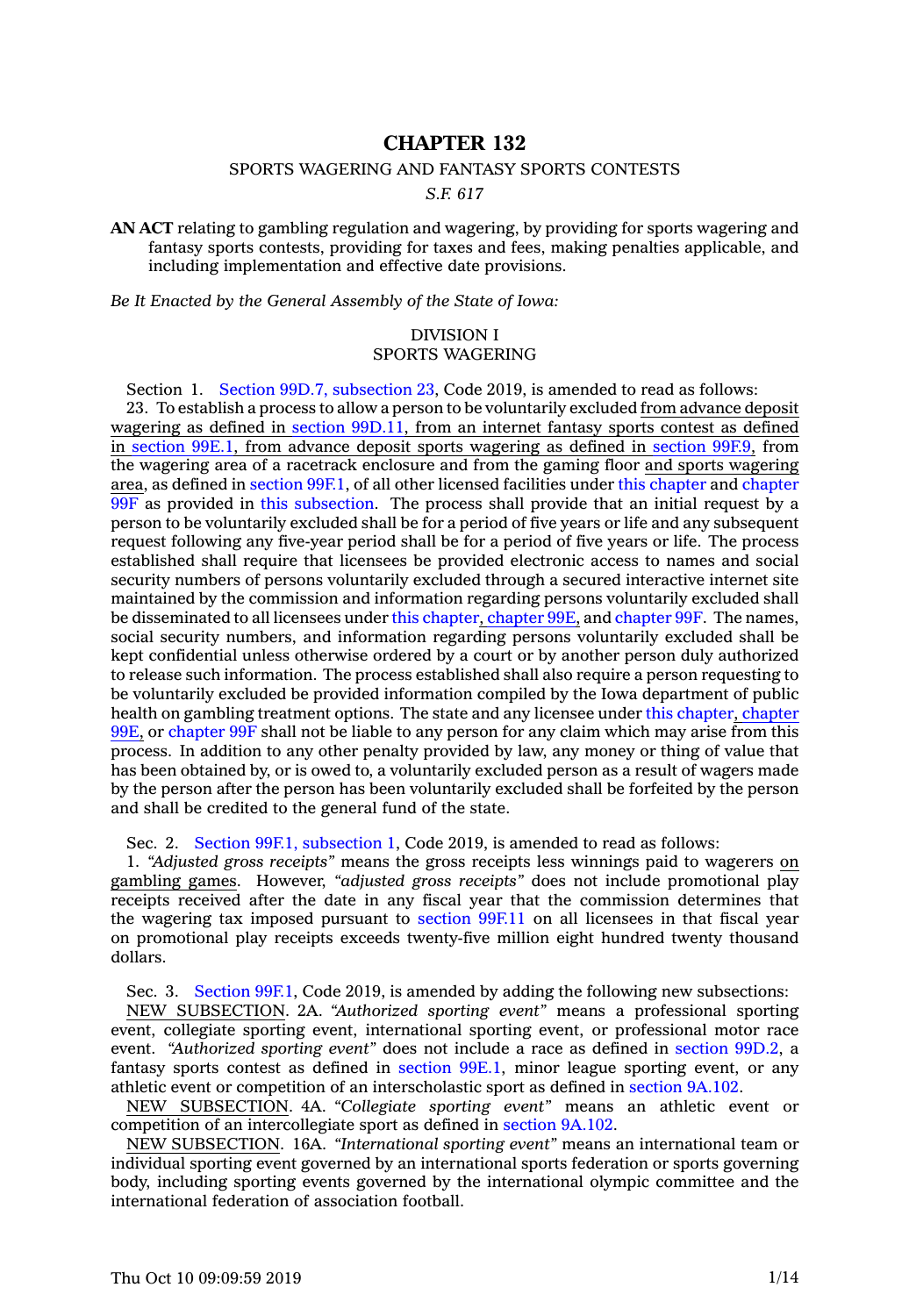NEW SUBSECTION. 18A. *"Minor league sporting event"* means <sup>a</sup> sporting event conducted by <sup>a</sup> sports league which is not regarded as the premier league in the sport as determined by the commission.

NEW SUBSECTION. 19A. *"Professional sporting event"* means an event, excluding <sup>a</sup> minor league sporting event, at which two or more persons participate in sports or athletic events and receive compensation in excess of actual expenses for their participation in such event.

NEW SUBSECTION. 23. *"Sports wagering"* means the acceptance of wagers on an authorized sporting event by any system of wagering as authorized by the commission. *"Sports wagering"* does not include placing <sup>a</sup> wager on the performance or nonperformance of any individual athlete participating in <sup>a</sup> single game or match of <sup>a</sup> collegiate sporting event in which <sup>a</sup> collegiate team from this state is <sup>a</sup> participant, or placing <sup>a</sup> wager on the performance of athletes in an individual international sporting event governed by the international olympic committee in which any participant in the international sporting event is under eighteen years of age.

NEW SUBSECTION. 24. *"Sports wagering area"* means an area, as designated by the commission, in which sports wagering is conducted.

NEW SUBSECTION. 25. *"Sports wagering net receipts"* means the gross receipts less winnings paid to wagerers on sports wagering.

Sec. 4. Section 99F.1, [subsection](https://www.legis.iowa.gov/docs/code/2019/99F.1.pdf) 17, Code 2019, is amended to read as follows: 17. *"Licensee"* means any person licensed under [section](https://www.legis.iowa.gov/docs/code/2019/99F.7.pdf) 99F.7 or [99F.7A](https://www.legis.iowa.gov/docs/code/2019/99F.7A.pdf).

Sec. 5. [Section](https://www.legis.iowa.gov/docs/code/2019/99F.3.pdf) 99F.3, Code 2019, is amended to read as follows:

**99F.3 Gambling games and sports wagering authorized.**

The system of wagering on <sup>a</sup> gambling game and sports wagering as provided by [this](https://www.legis.iowa.gov/docs/code/2019/99F.pdf) [chapter](https://www.legis.iowa.gov/docs/code/2019/99F.pdf) is legal, when conducted on an excursion gambling boat, gambling structure, or racetrack enclosure at authorized locations by <sup>a</sup> licensee as provided in this [chapter](https://www.legis.iowa.gov/docs/code/2019/99F.pdf).

Sec. 6. Section 99F.4, [subsections](https://www.legis.iowa.gov/docs/code/2019/99F.4.pdf) 3 and 22, Code 2019, are amended to read as follows:

3. To adopt standards under which all excursion gambling boat operations shall be held and standards for the facilities within which the gambling operations are to be held. The commission may authorize the operation of gambling games on an excursion gambling boat and sports wagering in <sup>a</sup> sports wagering area which is also licensed to sell or serve alcoholic beverages, wine, or beer as defined in [section](https://www.legis.iowa.gov/docs/code/2019/123.3.pdf) 123.3.

22. To establish <sup>a</sup> process to allow <sup>a</sup> person to be voluntarily excluded from advance deposit wagering as defined in section [99D.11](https://www.legis.iowa.gov/docs/code/2019/99D.11.pdf), from an internet fantasy sports contest as defined in [section](https://www.legis.iowa.gov/docs/code/2019/99E.1.pdf) 99E.1, from advance deposit sports wagering as defined in [section](https://www.legis.iowa.gov/docs/code/2019/99F.9.pdf) 99F.9, from the gaming floor and sports wagering area of an excursion gambling boat, from the wagering area, as defined in section [99D.2](https://www.legis.iowa.gov/docs/code/2019/99D.2.pdf), and from the gaming floor and sports wagering area of all other licensed facilities under this [chapter](https://www.legis.iowa.gov/docs/code/2019/99F.pdf) and [chapter](https://www.legis.iowa.gov/docs/code/2019/99D.pdf) 99D as provided in [this](https://www.legis.iowa.gov/docs/code/2019/99F.4.pdf) [subsection](https://www.legis.iowa.gov/docs/code/2019/99F.4.pdf). The process shall provide that an initial request by <sup>a</sup> person to be voluntarily excluded shall be for <sup>a</sup> period of five years or life and any subsequent request following any five-year period shall be for <sup>a</sup> period of five years or life. The process established shall require that licensees be provided electronic access to names and social security numbers of persons voluntarily excluded through <sup>a</sup> secured interactive internet site maintained by the commission and information regarding persons voluntarily excluded shall be disseminated to all licensees under this [chapter](https://www.legis.iowa.gov/docs/code/2019/99F.pdf), and [chapter](https://www.legis.iowa.gov/docs/code/2019/99D.pdf) 99D, and [chapter](https://www.legis.iowa.gov/docs/code/2019/99E.pdf) 99E. The names, social security numbers, and information regarding persons voluntarily excluded shall be kept confidential unless otherwise ordered by <sup>a</sup> court or by another person duly authorized to release such information. The process established shall also require <sup>a</sup> person requesting to be voluntarily excluded be provided information compiled by the Iowa department of public health on gambling treatment options. The state and any licensee under this [chapter](https://www.legis.iowa.gov/docs/code/2019/99F.pdf), or [chapter](https://www.legis.iowa.gov/docs/code/2019/99D.pdf) 99D, or [chapter](https://www.legis.iowa.gov/docs/code/2019/99E.pdf) 99E shall not be liable to any person for any claim which may arise from this process. In addition to any other penalty provided by law, any money or thing of value that has been obtained by, or is owed to, <sup>a</sup> voluntarily excluded person as <sup>a</sup> result of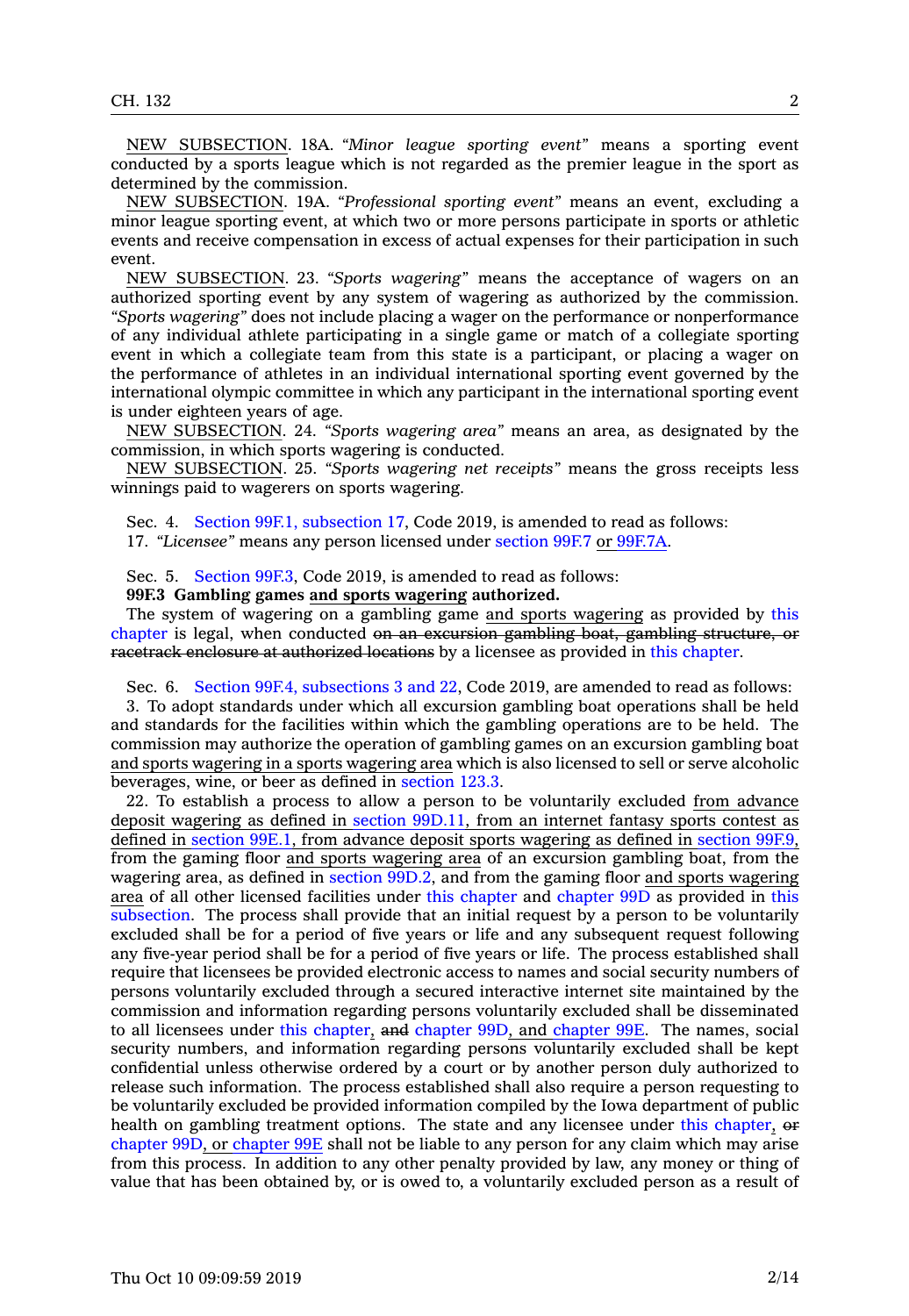wagers made by the person after the person has been voluntarily excluded shall be forfeited by the person and shall be credited to the general fund of the state.

Sec. 7. [Section](https://www.legis.iowa.gov/docs/code/2019/99F.4.pdf) 99F.4, Code 2019, is amended by adding the following new subsection:

NEW SUBSECTION. 27. To adopt standards under which all sports wagering is conducted, including the scope and type of wagers allowed, to identify occupations within sports wagering which require licensing, and to adopt standards for licensing and background qualifications for occupations including establishing fees for the occupational license. All revenue received by the commission under this [chapter](https://www.legis.iowa.gov/docs/code/2019/99F.pdf) from license fees shall be deposited in the general fund of the state and shall be subject to the requirements of [section](https://www.legis.iowa.gov/docs/code/2019/8.60.pdf) 8.60. All revenue received by the commission from regulatory fees shall be deposited into the gaming regulatory revolving fund established in [section](https://www.legis.iowa.gov/docs/code/2019/99F.20.pdf) 99F.20.

Sec. 8. Section 99F.5, [subsection](https://www.legis.iowa.gov/docs/code/2019/99F.5.pdf) 1, Code 2019, is amended to read as follows:

1. A qualified sponsoring organization may apply to the commission for <sup>a</sup> license to conduct gambling games on an excursion gambling boat or gambling structure as provided in this [chapter](https://www.legis.iowa.gov/docs/code/2019/99F.pdf). A person may apply to the commission for <sup>a</sup> license to operate an excursion gambling boat. An operating agreement entered into on or after May 6, 2004, between <sup>a</sup> qualified sponsoring organization and an operator of an excursion gambling boat or gambling structure shall provide for <sup>a</sup> minimum distribution by the qualified sponsoring organization for educational, civic, public, charitable, patriotic, or religious uses as defined in [section](https://www.legis.iowa.gov/docs/code/2019/99B.1.pdf) 99B.1, that averages at least three percent of the adjusted gross receipts for each license year and, if applicable, three-quarters of one percent of sports wagering net receipts for each license year. The application shall be filed with the administrator of the commission at least ninety days before the first day of the next excursion season as determined by the commission, shall identify the excursion gambling boat upon which gambling games will be authorized, shall specify the exact location where the excursion gambling boat will be docked, and shall be in <sup>a</sup> form and contain information as the commission prescribes. The minimum capacity of an excursion gambling boat or gambling structure is two hundred fifty persons.

Sec. 9. Section 99F.6, [subsection](https://www.legis.iowa.gov/docs/code/2019/99F.6.pdf) 4, paragraph a, subparagraphs (2) and (3), Code 2019, are amended to read as follows:

(2) A qualified sponsoring organization licensed to operate gambling games under [this](https://www.legis.iowa.gov/docs/code/2019/99F.pdf) [chapter](https://www.legis.iowa.gov/docs/code/2019/99F.pdf) shall distribute the receipts of all gambling games, less reasonable expenses, charges, taxes, fees, and deductions allowed under this [chapter](https://www.legis.iowa.gov/docs/code/2019/99F.pdf), as winnings to players or participants or shall distribute the receipts for educational, civic, public, charitable, patriotic, or religious uses as defined in [section](https://www.legis.iowa.gov/docs/code/2019/99B.1.pdf) 99B.1. However, <sup>a</sup> licensee to conduct gambling games under this [chapter](https://www.legis.iowa.gov/docs/code/2019/99F.pdf) shall, unless an operating agreement for an excursion gambling boat otherwise provides, distribute at least three percent of the adjusted gross receipts and, if applicable, three-quarters of one percent of sports wagering net receipts for each license year for educational, civic, public, charitable, patriotic, or religious uses as defined in [section](https://www.legis.iowa.gov/docs/code/2019/99B.1.pdf) [99B.1](https://www.legis.iowa.gov/docs/code/2019/99B.1.pdf). However, if <sup>a</sup> licensee who is also licensed to conduct pari-mutuel wagering at <sup>a</sup> horse racetrack has unpaid debt from the pari-mutuel racetrack operations, the first receipts of the gambling games operated within the racetrack enclosure less reasonable operating expenses, taxes, and fees allowed under this [chapter](https://www.legis.iowa.gov/docs/code/2019/99F.pdf) shall be first used to pay the annual indebtedness.

(3) The commission shall authorize, subject to the debt payments for horse racetracks and the provisions of paragraph *"b"* for dog racetracks, <sup>a</sup> licensee who is also licensed to conduct pari-mutuel dog or horse racing to use receipts from gambling games and sports wagering within the racetrack enclosure to supplement purses for races particularly for Iowa-bred horses pursuant to an agreement which shall be negotiated between the licensee and representatives of the dog or horse owners. For agreements subject to commission approval concerning purses for horse racing beginning on or after January 1, 2006, the agreements shall provide that total annual purses for all horse racing shall be four percent of sports wagering net receipts and no less than eleven percent of the first two hundred million dollars of net receipts, and six percent of net receipts above two hundred million dollars. In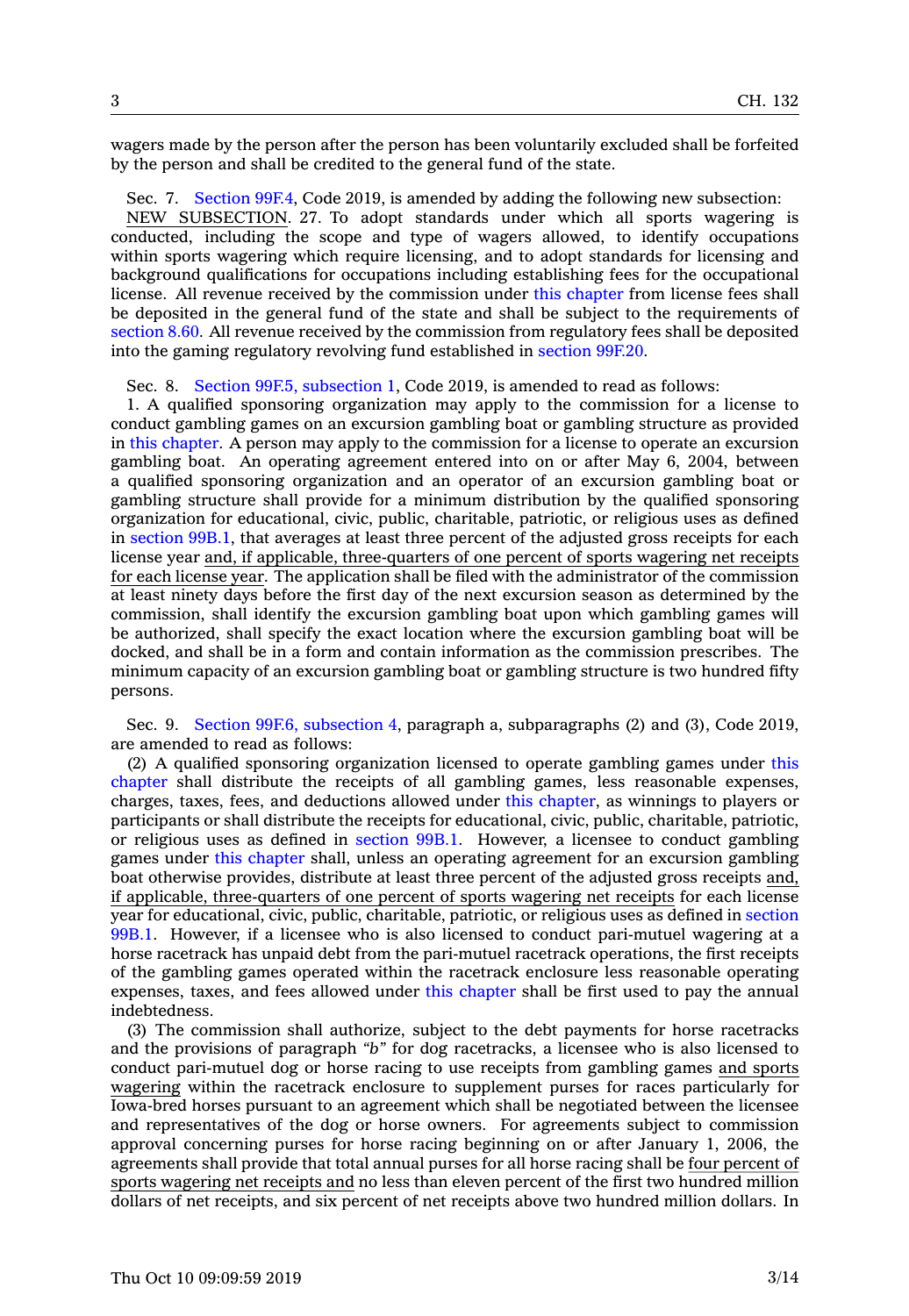addition, live standardbred horse racing shall not be conducted at the horse racetrack in Polk county, but the purse moneys designated for standardbred racing pursuant to [section](https://www.legis.iowa.gov/docs/code/2019/99D.7.pdf) 99D.7, [subsection](https://www.legis.iowa.gov/docs/code/2019/99D.7.pdf) 5, paragraph *"b"*, shall be included in calculating the total annual purses required to be paid pursuant to this [subsection](https://www.legis.iowa.gov/docs/code/2019/99F.6.pdf). Agreements that are subject to commission approval concerning horse purses for <sup>a</sup> period of time beginning on or after January 1, 2006, shall be jointly submitted to the commission for approval.

Sec. 10. NEW SECTION. **99F.7A Sports wagering — license — terms and conditions fees.**

1. The commission shall, upon payment of an initial license fee of forty-five thousand dollars and submission of an application to the commission consistent with the requirements of [section](https://www.legis.iowa.gov/docs/code/2019/99F.6.pdf) 99F.6, issue <sup>a</sup> license to conduct sports wagering to <sup>a</sup> licensee authorized to conduct gambling games at <sup>a</sup> pari-mutuel racetrack enclosure or <sup>a</sup> licensee authorized to operate an excursion gambling boat or gambling structure, subject to the requirements of this [chapter](https://www.legis.iowa.gov/docs/code/2019/99F.pdf). The annual renewal fee for <sup>a</sup> license to conduct sports wagering shall be ten thousand dollars.

2. A licensee under this [section](https://www.legis.iowa.gov/docs/code/2019/99F.7A.pdf) shall do all of the following:

*a.* Include on the internet site or mobile application used by the licensee to conduct advance deposit sports wagering as authorized in [section](https://www.legis.iowa.gov/docs/code/2019/99F.9.pdf) 99F.9 the statewide telephone number authorized by the Iowa department of public health to provide problem gambling information and extensive responsible gaming features in addition to those described in section 99F.4, [subsection](https://www.legis.iowa.gov/docs/code/2019/99F.4.pdf) 22.

*b.* Establish, subject to commission approval, sports wagering rules that specify the amounts to be paid on winning sports wagers, the effect of changes in the scheduling of an authorized sporting event subject to sports wagering, and the source of the information used to determine the outcome of <sup>a</sup> sports wager. The sports wagering rules shall be displayed in the licensee's sports wagering area, posted on the internet site or mobile application used by the licensee to conduct advance deposit sports wagering as authorized in [section](https://www.legis.iowa.gov/docs/code/2019/99F.9.pdf) 99F.9, and included in the terms and conditions of the licensee's advance deposit sports wagering system.

3. A licensee under this [section](https://www.legis.iowa.gov/docs/code/2019/99F.7A.pdf) may enter into operating agreements with one or two entities to have up to <sup>a</sup> total of two individually branded internet sites to conduct advance deposit sports wagering for the licensee, unless one additional operating agreement or individually branded internet site is authorized by the commission. <sup>1</sup>

4. A licensee issued <sup>a</sup> license to conduct sports wagering under this [section](https://www.legis.iowa.gov/docs/code/2019/99F.7A.pdf) shall employ reasonable steps to prohibit coaches, athletic trainers, officials, players, or other individuals who participate in an authorized sporting event that is the subject of sports wagering from sports wagering under this [chapter](https://www.legis.iowa.gov/docs/code/2019/99F.pdf). In addition, <sup>a</sup> licensee shall employ reasonable steps to prohibit persons who are employed in <sup>a</sup> position with direct involvement with coaches, players, athletic trainers, officials, players, or participants in an authorized sporting event that is the subject of sports wagering from sports wagering under this [chapter](https://www.legis.iowa.gov/docs/code/2019/99F.pdf).

Sec. 11. [Section](https://www.legis.iowa.gov/docs/code/2019/99F.8.pdf) 99F.8, Code 2019, is amended to read as follows:

## **99F.8 Bond of licensee.**

A licensee licensed under [section](https://www.legis.iowa.gov/docs/code/2019/99F.7.pdf) 99F.7 shall post <sup>a</sup> bond to the state of Iowa before the license is issued in <sup>a</sup> sum as the commission shall fix, with sureties to be approved by the commission. The bond shall be used to guarantee that the licensee faithfully makes the payments, keeps its books and records and makes reports, and conducts its gambling games and sports wagering in conformity with this [chapter](https://www.legis.iowa.gov/docs/code/2019/99F.pdf) and the rules adopted by the commission. The bond shall not be canceled by <sup>a</sup> surety on less than thirty days' notice in writing to the commission. If <sup>a</sup> bond is canceled and the licensee fails to file <sup>a</sup> new bond with the commission in the required amount on or before the effective date of cancellation, the licensee's license shall be revoked. The total and aggregate liability of the surety on the bond is limited to the amount specified in the bond.

<sup>1</sup> See chapter 89, §37 herein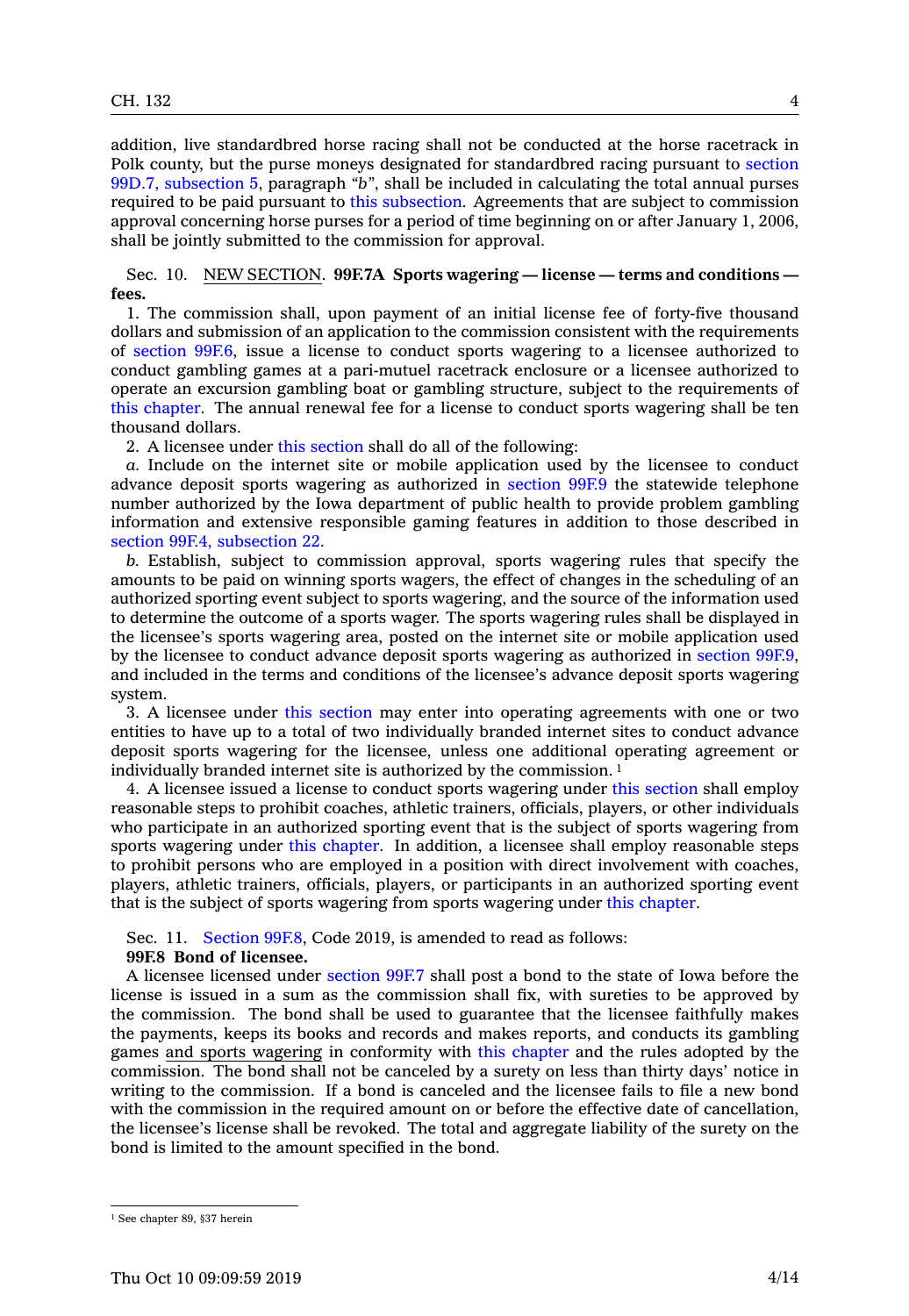Sec. 12. Section 99F.9, [subsection](https://www.legis.iowa.gov/docs/code/2019/99F.9.pdf) 1, Code 2019, is amended to read as follows:

1. Except as permitted in this [section](https://www.legis.iowa.gov/docs/code/2019/99F.9.pdf), the licensee shall not permit no sports wagering or any form of wagering on gambling games.

Sec. 13. [Section](https://www.legis.iowa.gov/docs/code/2019/99F.9.pdf) 99F.9, Code 2019, is amended by adding the following new subsection: NEW SUBSECTION. 3A. *a.* For the purposes of this [section](https://www.legis.iowa.gov/docs/code/2019/99F.9.pdf), unless the context otherwise requires:

(1) *"Advance deposit sports wagering"* means <sup>a</sup> method of sports wagering in which an eligible individual may, in an account established with <sup>a</sup> licensee under section [99F.7A](https://www.legis.iowa.gov/docs/code/2019/99F.7A.pdf), deposit moneys into the account and use the account balance to pay for sports wagering. Prior to January 1, 2021, an account must be established by an eligible individual in person with <sup>a</sup> licensee.

(2) *"Advance deposit sports wagering operator"* means an advance deposit sports wagering operator licensed by the commission who has entered into an agreement with <sup>a</sup> licensee under [section](https://www.legis.iowa.gov/docs/code/2019/99F.7A.pdf) 99F.7A to provide advance deposit sports wagering.

(3) *"Eligible individual"* means an individual who is at least twenty-one years of age or older who is located within this state.

*b.* The commission may authorize <sup>a</sup> licensee under [section](https://www.legis.iowa.gov/docs/code/2019/99F.7A.pdf) 99F.7A to conduct advance deposit sports wagering. An advance deposit sports wager may be placed in person in the sports wagering area, or from any other location via <sup>a</sup> telephone-type device or any other electronic means. The commission may also issue an advance deposit sports wagering operator license to an entity who complies with this [subsection](https://www.legis.iowa.gov/docs/code/2019/99F.9.pdf) and [section](https://www.legis.iowa.gov/docs/code/2019/99F.6.pdf) 99F.6 and may require the advance deposit sports wagering operator to conduct an audit consistent with the requirements of [section](https://www.legis.iowa.gov/docs/code/2019/99F.13.pdf) 99F.13.

*c.* An unlicensed person taking or receiving sports wagers from residents of this state is guilty of <sup>a</sup> class "D" felony.

Sec. 14. Section 99F.9, [subsection](https://www.legis.iowa.gov/docs/code/2019/99F.9.pdf) 4, Code 2019, is amended to read as follows:

4. A person under the age of twenty-one years shall not make or attempt to make <sup>a</sup> wager pursuant to [subsection](https://www.legis.iowa.gov/docs/code/2019/99F.9.pdf) 3A or on an excursion gambling boat, gambling structure, or in <sup>a</sup> racetrack enclosure and shall not be allowed on the gaming floor of an excursion gambling boat or gambling structure or in the wagering area, as defined in [section](https://www.legis.iowa.gov/docs/code/2019/99D.2.pdf) 99D.2, or on the gaming floor of <sup>a</sup> racetrack enclosure. However, <sup>a</sup> person eighteen years of age or older may be employed to work on the gaming floor of an excursion gambling boat or gambling structure or in the wagering area or on the gaming floor of <sup>a</sup> racetrack enclosure. A person who violates this [subsection](https://www.legis.iowa.gov/docs/code/2019/99F.9.pdf) with respect to making or attempting to make <sup>a</sup> wager commits <sup>a</sup> scheduled violation under section 805.8C, [subsection](https://www.legis.iowa.gov/docs/code/2019/805.8C.pdf) 5, paragraph *"a"*.

Sec. 15. Section 99F.11, [subsection](https://www.legis.iowa.gov/docs/code/2019/99F.11.pdf) 3, unnumbered paragraph 1, Code 2019, is amended to read as follows:

The taxes imposed by this [section](https://www.legis.iowa.gov/docs/code/2019/99F.11.pdf) on adjusted gross receipts from gambling games authorized under this [chapter](https://www.legis.iowa.gov/docs/code/2019/99F.pdf) shall be paid by the licensee to the treasurer of state within ten days after the close of the day when the wagers were made and shall be distributed as follows:

Sec. 16. Section [99F.11](https://www.legis.iowa.gov/docs/code/2019/99F.11.pdf), Code 2019, is amended by adding the following new subsection: NEW SUBSECTION. 4. *a.* A tax is imposed on the sports wagering net receipts received each fiscal year by <sup>a</sup> licensed operator from sports wagering authorized under this [chapter](https://www.legis.iowa.gov/docs/code/2019/99F.pdf) at the rate of six and three-quarters percent.

*b.* The taxes imposed by this [subsection](https://www.legis.iowa.gov/docs/code/2019/99F.11.pdf) for sports wagering authorized under [this](https://www.legis.iowa.gov/docs/code/2019/99F.pdf) [chapter](https://www.legis.iowa.gov/docs/code/2019/99F.pdf) shall be paid by the licensed operator to the treasurer of state as determined by the commission and shall be credited as provided in section 8.57, [subsection](https://www.legis.iowa.gov/docs/code/2019/8.57.pdf) 6.

Sec. 17. Section 99F.12, [subsection](https://www.legis.iowa.gov/docs/code/2019/99F.12.pdf) 2, Code 2019, is amended to read as follows:

2. *a.* The licensee shall furnish to the commission reports and information as the commission may require with respect to the licensee's activities.

*b.* A licensee under [section](https://www.legis.iowa.gov/docs/code/2019/99F.7A.pdf) 99F.7A shall promptly report to the commission any criminal or disciplinary proceedings commenced against the licensee or its employees in connection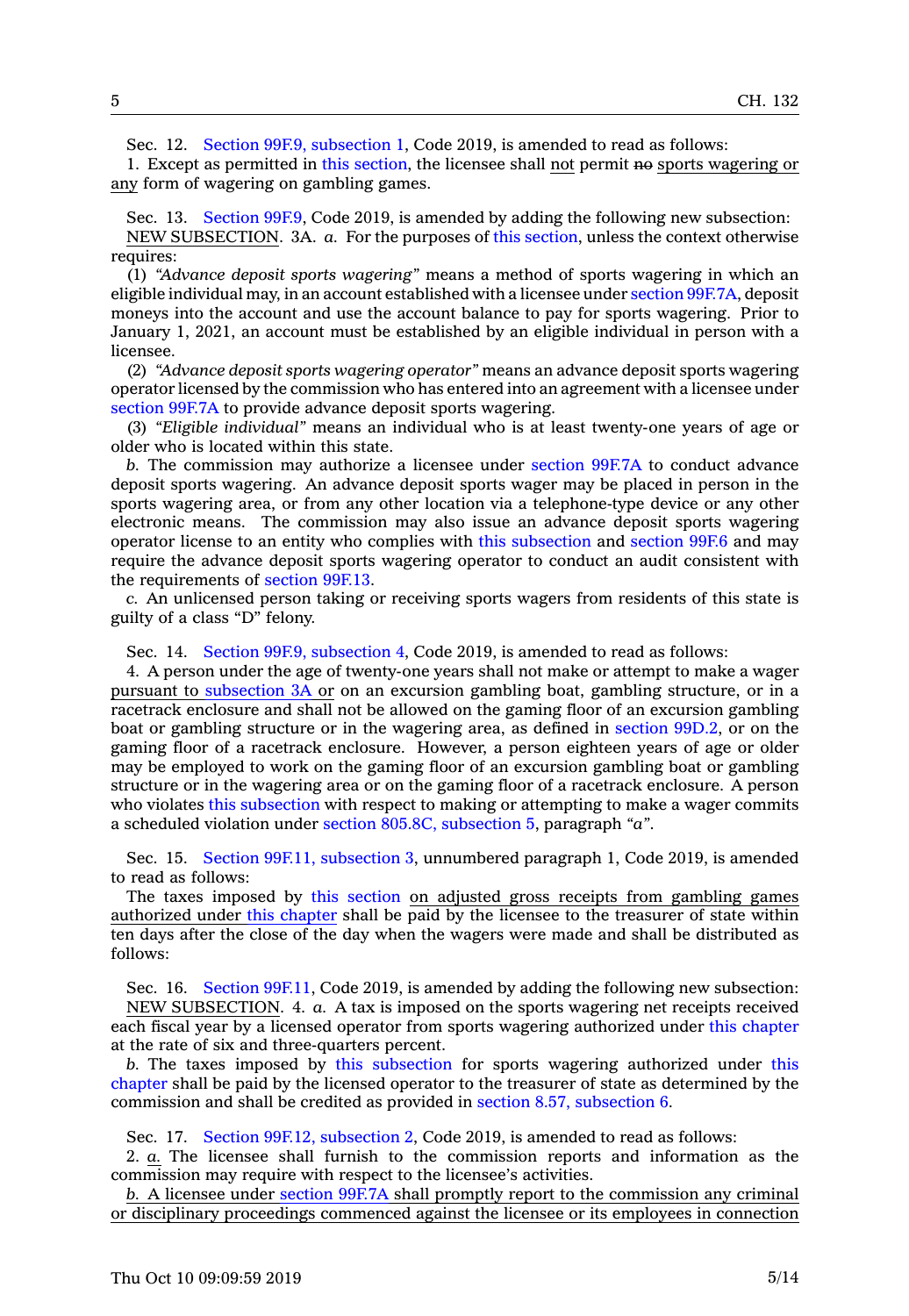with the licensee conducting sports wagering or advance deposit sports wagering, any abnormal wagering activity or patterns that may indicate <sup>a</sup> concern about the integrity of an authorized sporting event or events, and any other conduct with the potential to corrupt <sup>a</sup> wagering outcome of an authorized sporting event for purposes of financial gain, including but not limited to match fixing, and suspicious or illegal wagering activities, including the use of funds derived from illegal activity, wagers to conceal or launder funds derived from illegal activity, use of agents to place wagers, or use of false identification. The commission is required to share any information received pursuant to this paragraph with the division of criminal investigation, any other law enforcement entity upon request, or any regulatory agency the commission deems appropriate. The commission shall promptly report any information received pursuant to this paragraph with any sports team or sports governing body as the commission deems appropriate, but shall not share any information that would interfere with an ongoing criminal investigation.

*c.* The gross receipts and adjusted gross receipts from gambling shall be separately handled and accounted for from all other moneys received from operation of an excursion gambling boat or from operation of <sup>a</sup> racetrack enclosure or gambling structure licensed to conduct gambling games. The commission may designate <sup>a</sup> representative to board <sup>a</sup> licensed excursion gambling boat or to enter <sup>a</sup> racetrack enclosure or gambling structure licensed to conduct gambling games. The representative shall have full access to all places within the enclosure of the boat, the gambling structure, or the racetrack enclosure and shall directly supervise the handling and accounting of all gross receipts and adjusted gross receipts from gambling. The representative shall supervise and check the admissions. The compensation of <sup>a</sup> representative shall be fixed by the commission but shall be paid by the licensee.

*d.* With the approval of the commission, <sup>a</sup> licensee under [section](https://www.legis.iowa.gov/docs/code/2019/99F.7A.pdf) 99F.7A shall cooperate with investigations conducted by sports governing bodies, including but not limited to providing or facilitating the provision of account-level betting information and audio or video files relating to persons placing wagers. However, <sup>a</sup> licensee shall not share information that would interfere with an ongoing criminal investigation.

Sec. 18. Section 99F.15, [subsection](https://www.legis.iowa.gov/docs/code/2019/99F.15.pdf) 1, paragraph c, Code 2019, is amended to read as follows:

*c.* Acting, or employing <sup>a</sup> person to act, as <sup>a</sup> shill or decoy to encourage participation in <sup>a</sup> gambling game or sports wagering.

Sec. 19. Section 99F.15, [subsection](https://www.legis.iowa.gov/docs/code/2019/99F.15.pdf) 4, paragraphs d, h, and i, Code 2019, are amended to read as follows:

*d.* Cheats at <sup>a</sup> gambling game, including but not limited to committing any act which alters the outcome of the game, or cheats at sports wagering.

*h.* Claims, collects, or takes, or attempts to claim, collect, or take, money or anything of value in or from the gambling games or sports wagering, with intent to defraud, without having made <sup>a</sup> wager contingent on winning <sup>a</sup> gambling game or sports wager, or claims, collects, or takes an amount of money or thing of value of greater value than the amount won.

*i.* Knowingly entices or induces <sup>a</sup> person to go to any place where <sup>a</sup> gambling game or sports wagering is being conducted or operated in violation of the provisions of this [chapter](https://www.legis.iowa.gov/docs/code/2019/99F.pdf) with the intent that the other person plays or participates in that gambling game or sports wagering.

Sec. 20. Section 99F.20, [subsection](https://www.legis.iowa.gov/docs/code/2019/99F.20.pdf) 1, Code 2019, is amended to read as follows:

1. A gaming regulatory revolving fund is created in the state treasury under the control of the department of inspections and appeals. The fund shall consist of fees collected and deposited into the fund paid by licensees pursuant to section 99D.14, [subsection](https://www.legis.iowa.gov/docs/code/2019/99D.14.pdf) 2, paragraph *"c"*, fees paid by licensees pursuant to section 99E.5, [subsection](https://www.legis.iowa.gov/docs/code/2019/99E.5.pdf) 4, paragraph *"c"*, regulatory fees paid by licensees pursuant to section 99F.4, [subsection](https://www.legis.iowa.gov/docs/code/2019/99F.4.pdf) 27, and fees paid by licensees pursuant to section 99F.10, [subsection](https://www.legis.iowa.gov/docs/code/2019/99F.10.pdf) 4, paragraph *"c"*. All costs relating to racetrack, excursion boat, and gambling structure, internet fantasy sports contests as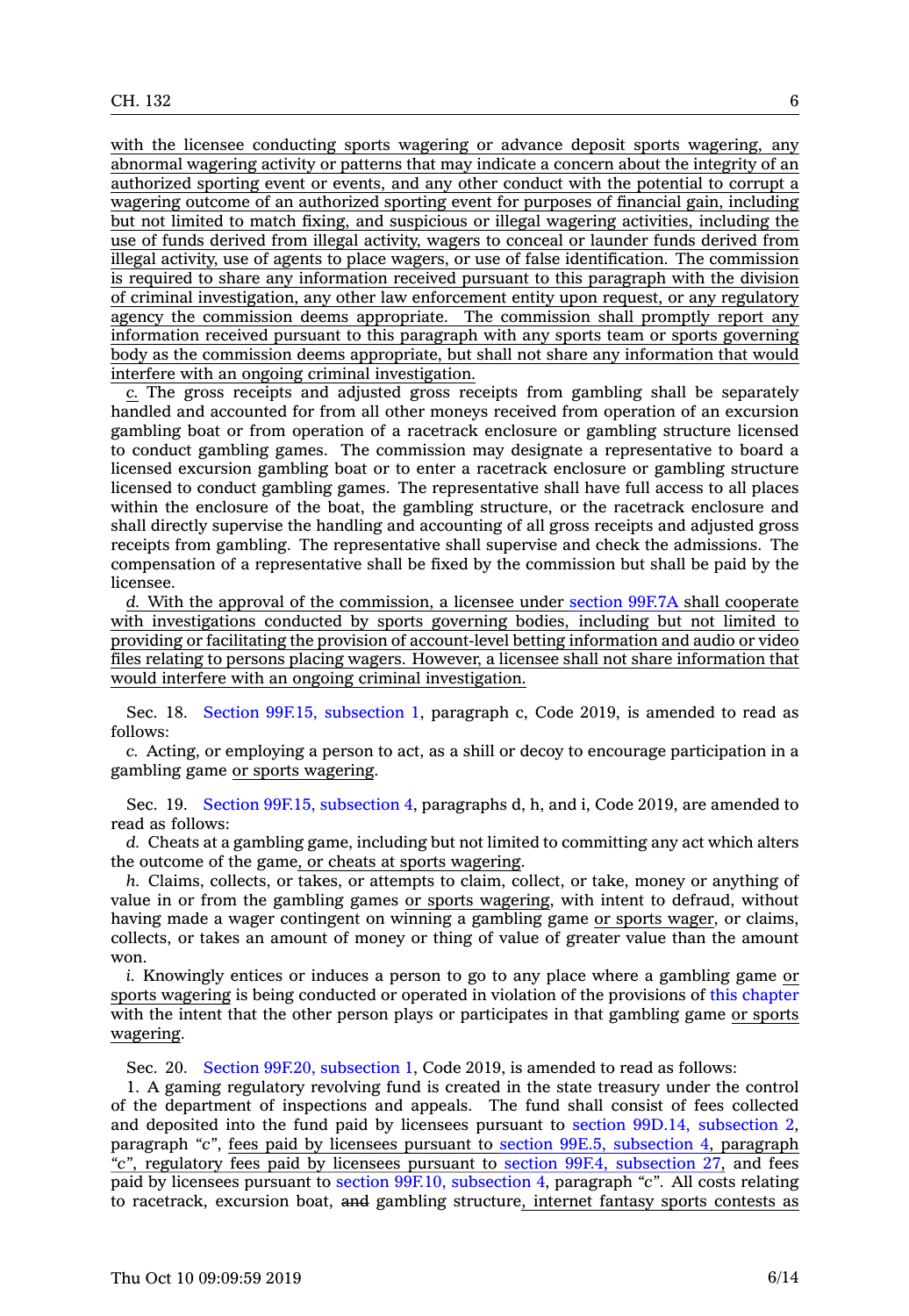defined in [section](https://www.legis.iowa.gov/docs/code/2019/99E.1.pdf) 99E.1, and sports wagering regulation shall be paid from the fund as provided in appropriations made for this purpose by the general assembly. The department shall provide quarterly reports to the department of management and the legislative services agency specifying revenues billed and collected and expenditures from the fund in <sup>a</sup> format as determined by the department of management in consultation with the legislative services agency.

Sec. 21. EMERGENCY RULES. The state racing and gaming commission created under [section](https://www.legis.iowa.gov/docs/code/2019/99D.5.pdf) 99D.5 may adopt emergency rules under section 17A.4, [subsection](https://www.legis.iowa.gov/docs/code/2019/17A.4.pdf) 3, and [section](https://www.legis.iowa.gov/docs/code/2019/17A.5.pdf) 17A.5, [subsection](https://www.legis.iowa.gov/docs/code/2019/17A.5.pdf) 2, paragraph "b", to implement the provisions of this division of this Act and the rules shall be effective immediately upon filing unless <sup>a</sup> later date is specified in the rules but in no event earlier than July 4, 2019. Any rules adopted in accordance with this section shall also be published as <sup>a</sup> notice of intended action as provided in [section](https://www.legis.iowa.gov/docs/code/2019/17A.4.pdf) 17A.4.

Sec. 22. IMPLEMENTATION. The racing and gaming commission shall not implement this division of this Act until the later of July 4, 2019, or the date the commission has adopted rules pursuant to [chapter](https://www.legis.iowa.gov/docs/code/2019/17A.pdf) 17A providing for such implementation and such rules have become effective.

Sec. 23. EFFECTIVE DATE. This division of this Act, being deemed of immediate importance, takes effect upon enactment.

# DIVISION II FANTASY SPORTS CONTESTS

Sec. 24. Section [80.25A](https://www.legis.iowa.gov/docs/code/2019/80.25A.pdf), Code 2019, is amended to read as follows:

## **80.25A Pari-mutuel and gambling game Gaming operations investigation and enforcement.**

The commissioner of public safety shall direct the chief of the division of criminal investigation to establish <sup>a</sup> subdivision to be the primary criminal investigative and enforcement agency for the purpose of enforcement of [chapters](https://www.legis.iowa.gov/docs/code/2019/99D.pdf) 99D, [99E](https://www.legis.iowa.gov/docs/code/2019/99E.pdf), and [99F](https://www.legis.iowa.gov/docs/code/2019/99F.pdf). The commissioner of public safety shall appoint or assign other agents to the division as necessary to enforce [chapters](https://www.legis.iowa.gov/docs/code/2019/99D.pdf) 99D, [99E](https://www.legis.iowa.gov/docs/code/2019/99E.pdf), and [99F](https://www.legis.iowa.gov/docs/code/2019/99F.pdf). All enforcement officers, assistants, and agents of the division are subject to [section](https://www.legis.iowa.gov/docs/code/2019/80.15.pdf) 80.15 except clerical workers.

Sec. 25. Section 80.43, [subsection](https://www.legis.iowa.gov/docs/code/2019/80.43.pdf) 1, Code 2019, is amended to read as follows:

1. A gaming enforcement revolving fund is created in the state treasury under the control of the department. The fund shall consist of fees collected and deposited into the fund paid by licensees pursuant to section 99D.14, [subsection](https://www.legis.iowa.gov/docs/code/2019/99D.14.pdf) 2, paragraph *"b"*, fees and costs paid by applicants pursuant to section 99E.4, [subsection](https://www.legis.iowa.gov/docs/code/2019/99E.4.pdf) 4, and fees paid by licensees pursuant to section 99F.10, [subsection](https://www.legis.iowa.gov/docs/code/2019/99F.10.pdf) 4, paragraph "b". All costs for agents and officers plus any direct support costs for such agents and officers of the division of criminal investigation's racetrack, excursion boat, or gambling structure, and internet fantasy sports contests as defined in [section](https://www.legis.iowa.gov/docs/code/2019/99E.1.pdf) 99E.1 enforcement activities shall be paid from the fund as provided in appropriations made for this purpose by the general assembly.

## Sec. 26. NEW SECTION. **99E.1 Definitions.**

As used in this [chapter](https://www.legis.iowa.gov/docs/code/2019/99E.pdf), unless the context otherwise requires:

1. *"Applicant"* means an internet fantasy sports contest service provider applying for <sup>a</sup> license to conduct internet fantasy sports contests under this [chapter](https://www.legis.iowa.gov/docs/code/2019/99E.pdf).

2. *"Commission"* means the state racing and gaming commission created under [section](https://www.legis.iowa.gov/docs/code/2019/99D.5.pdf) [99D.5](https://www.legis.iowa.gov/docs/code/2019/99D.5.pdf).

3. *"Fantasy sports contest"* includes any fantasy or simulated game or contest in which the fantasy sports contest operator is not <sup>a</sup> participant in the game or contest, the value of all prizes and awards offered to winning participants are established and made known to the participants in advance of the contest, all winning outcomes reflect the relative knowledge and skill of the participants and shall be determined by accumulated statistical results of the performance of individuals, including athletes in the case of sporting events, and no winning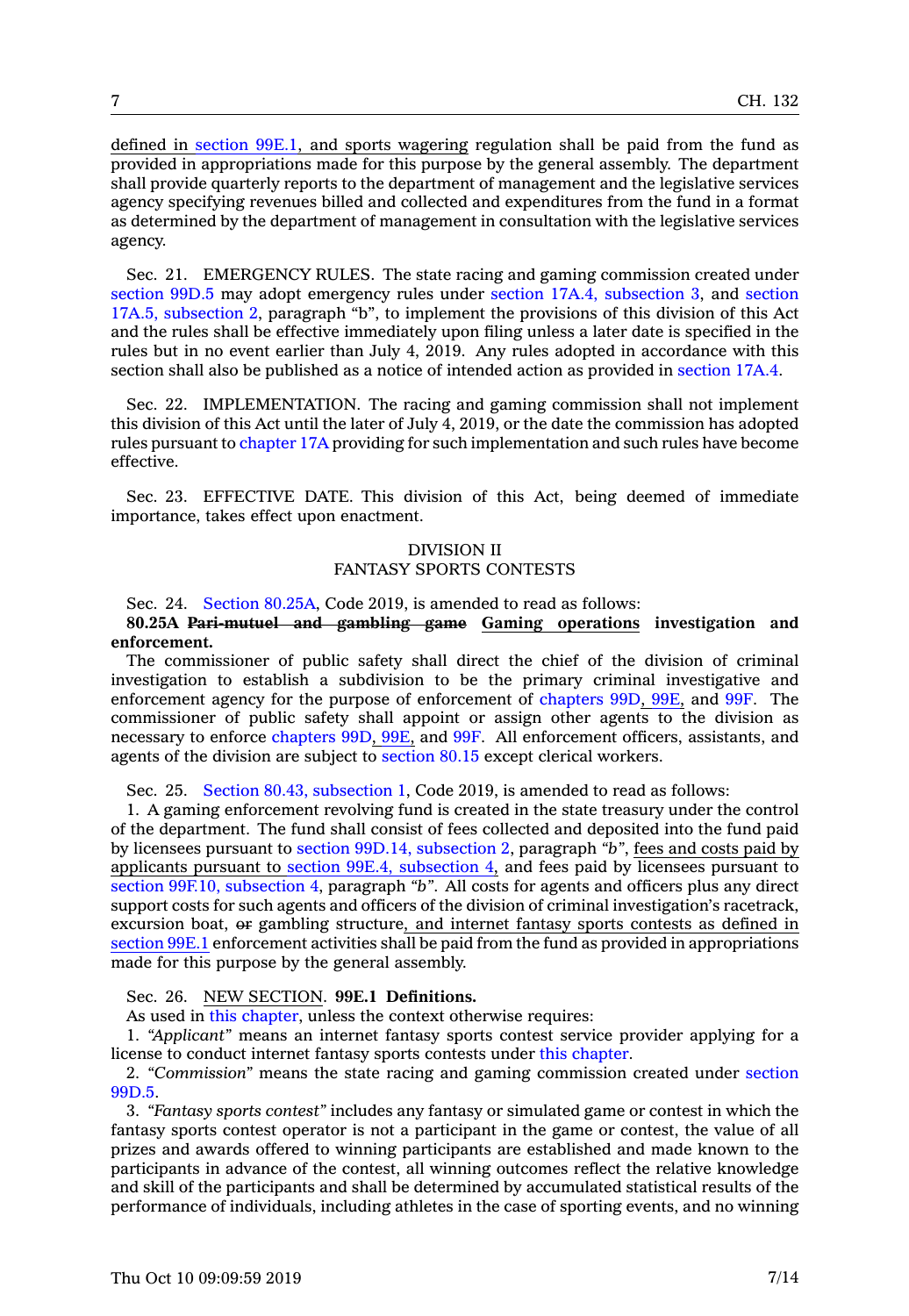outcome is solely based on the score, point spread, or any performance or performances of any single actual team or solely on any single performance of an individual athlete or player in any single actual event. However, until May 1, 2020, *"fantasy sports contest"* does not include any fantasy or simulated game or contest in which any winning outcomes are based on statistical results from <sup>a</sup> collegiate sporting event as defined in [section](https://www.legis.iowa.gov/docs/code/2019/99F.1.pdf) 99F.1.

4. *"Internet fantasy sports contest"* means <sup>a</sup> method of entering <sup>a</sup> fantasy sports contest by which <sup>a</sup> person may establish an account with an internet fantasy sports contest service provider, deposit money into the account, and use the account balance for entering <sup>a</sup> fantasy sports contest by utilizing electronic communication.

5. *"Internet fantasy sports contest adjusted revenues"* means, for each internet fantasy sports contest, the amount equal to the total charges and fees collected from all participants entering the internet fantasy sports contest less winnings paid to participants in the contest, multiplied by the location percentage.

6. *"Internet fantasy sports contest player"* means <sup>a</sup> person who is at least twenty-one years of age and participates in an internet fantasy sports contest operated by an internet fantasy sports contest service provider.

7. *"Internet fantasy sports contest service provider"* means <sup>a</sup> person, including <sup>a</sup> licensee under [chapter](https://www.legis.iowa.gov/docs/code/2019/99D.pdf) 99D or [99F](https://www.legis.iowa.gov/docs/code/2019/99F.pdf), who conducts an internet fantasy sports contest as authorized by this [chapter](https://www.legis.iowa.gov/docs/code/2019/99E.pdf).

8. *"Licensee"* means any person licensed under [section](https://www.legis.iowa.gov/docs/code/2019/99E.5.pdf) 99E.5 to conduct internet fantasy sports contests.

9. *"Location percentage"* means, for each internet fantasy sports contest, the percentage, rounded to the nearest tenth of <sup>a</sup> percent, equal to the total charges and fees collected from all internet fantasy sports contest players located in this state divided by the total charges and fees collected from all participants in the internet fantasy sports contest.

## Sec. 27. NEW SECTION. **99E.2 Internet fantasy sports contests authorized.**

The system of entering an internet fantasy sports contest as provided by this [chapter](https://www.legis.iowa.gov/docs/code/2019/99E.pdf) is legal when conducted by <sup>a</sup> licensed internet fantasy sports contest service provider as provided in this [chapter](https://www.legis.iowa.gov/docs/code/2019/99E.pdf).

Sec. 28. NEW SECTION. **99E.3 Commission — powers.**

1. The commission shall have full jurisdiction over and shall supervise internet fantasy sports contests and internet fantasy sports contest service providers as governed by [this](https://www.legis.iowa.gov/docs/code/2019/99E.pdf) [chapter](https://www.legis.iowa.gov/docs/code/2019/99E.pdf).

2. The commission shall have the following powers and shall adopt rules pursuant to [chapter](https://www.legis.iowa.gov/docs/code/2019/17A.pdf) 17A to administer and implement this [chapter](https://www.legis.iowa.gov/docs/code/2019/99E.pdf):

*a.* To review and investigate applicants and determine the eligibility of applicants for <sup>a</sup> license to conduct internet fantasy sports contests, pursuant to rules adopted by the commission.

*b.* To license and regulate internet fantasy sports contest service providers subject to the requirements of this [chapter](https://www.legis.iowa.gov/docs/code/2019/99E.pdf).

*c.* To provide for the prevention of practices detrimental to the public and to provide for the best interests of internet fantasy sports contests.

*d.* To investigate alleged violations of this [chapter](https://www.legis.iowa.gov/docs/code/2019/99E.pdf) or the commission rules, orders, or final decisions and to take appropriate disciplinary action against <sup>a</sup> licensee, or institute appropriate legal action for enforcement, or both. Information gathered during an investigation is confidential during the pendency of the investigation.

*e.* To assess fines and revoke or suspend licenses and to impose penalties for violations of this [chapter](https://www.legis.iowa.gov/docs/code/2019/99E.pdf).

*f.* To take any other action as may be reasonable or appropriate to enforce this [chapter](https://www.legis.iowa.gov/docs/code/2019/99E.pdf) and the commission rules.

Sec. 29. NEW SECTION. **99E.4 Requirements of applicant — fee.**

1. An applicant for <sup>a</sup> license to conduct internet fantasy sports contests shall complete and sign an application on the form prescribed and published by the commission. The application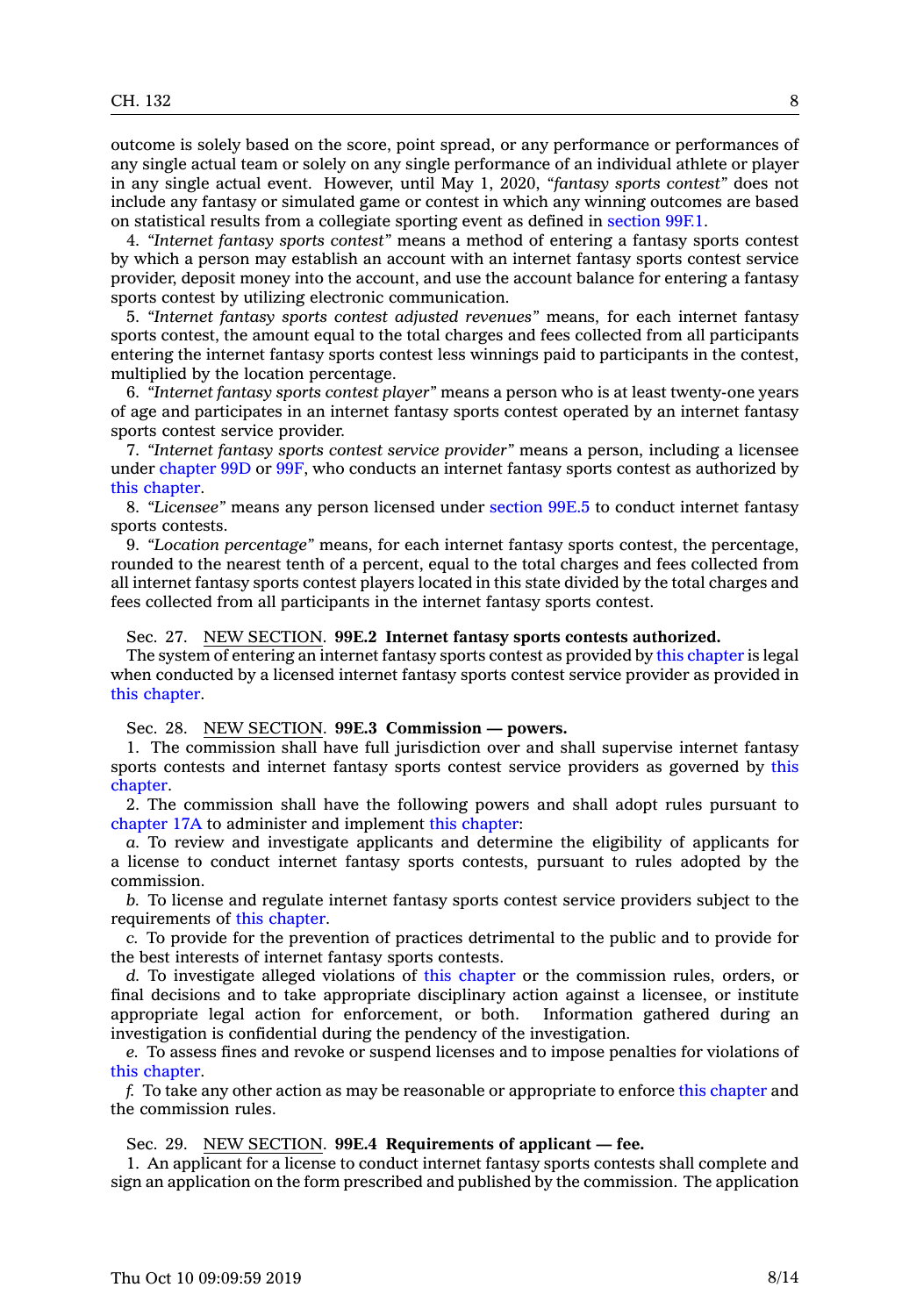shall include such information of the applicant that the commission deems necessary for purposes of issuing <sup>a</sup> license pursuant to this [chapter](https://www.legis.iowa.gov/docs/code/2019/99E.pdf).

2. An applicant shall submit fingerprints and information that the commission deems necessary to the commission in the manner prescribed on the application forms. The fingerprints may be submitted to the federal bureau of investigation by the department of public safety through the state criminal history repository for the purpose of <sup>a</sup> national criminal history check. The results of <sup>a</sup> criminal history record check conducted pursuant to this [subsection](https://www.legis.iowa.gov/docs/code/2019/99E.4.pdf) shall be considered <sup>a</sup> confidential record under [chapter](https://www.legis.iowa.gov/docs/code/2019/22.pdf) 22.

3. Before <sup>a</sup> license is granted, the division of criminal investigation of the department of public safety shall conduct <sup>a</sup> thorough background investigation of the applicant for <sup>a</sup> license to conduct internet fantasy sports contests. The applicant shall provide information on <sup>a</sup> form as required by the division of criminal investigation.

4. The commission shall charge the applicant <sup>a</sup> reasonable fee set by the division of criminal investigation of the department of public safety, to defray those costs associated with the fingerprint and national criminal history check requirements of [subsection](https://www.legis.iowa.gov/docs/code/2019/99E.4.pdf) 2 and background investigations conducted by agents of the division of criminal investigation as provided in [subsection](https://www.legis.iowa.gov/docs/code/2019/99E.4.pdf) 3. These fees and costs are in addition to any other license fees and costs charged by the commission. The fees and costs received by the commission shall be deposited in the gaming enforcement revolving fund established in [section](https://www.legis.iowa.gov/docs/code/2019/80.43.pdf) 80.43.

5. The commission shall not grant <sup>a</sup> license to an applicant if there is substantial evidence that any of the following apply:

*a.* A license issued to the applicant to conduct internet fantasy sports contests in another jurisdiction has been revoked, or <sup>a</sup> request for <sup>a</sup> license to conduct internet fantasy sports contests in another jurisdiction has been denied, by an entity licensing persons to conduct such contests in that jurisdiction.

*b.* The applicant has not demonstrated financial responsibility sufficient to adequately meet the requirements of the enterprise proposed.

*c.* The applicant does not adequately disclose the true owners of the enterprise proposed.

*d.* The applicant has knowingly made <sup>a</sup> false statement of <sup>a</sup> material fact to the commission.

*e.* The applicant has failed to meet <sup>a</sup> monetary obligation in connection with conducting an internet fantasy sports contest.

*f.* The applicant is not of good repute and moral character or the applicant has pled guilty to, or has been convicted of, <sup>a</sup> felony.

*g.* Any member of the board of directors of the applicant is not twenty-one years of age or older.

6. A person who knowingly makes <sup>a</sup> false statement on the application is guilty of an aggravated misdemeanor.

7. For the purposes of this [section](https://www.legis.iowa.gov/docs/code/2019/99E.4.pdf), *"applicant"* includes each member of the board of directors of an internet fantasy sports contest service provider.

#### Sec. 30. NEW SECTION. **99E.5 Licenses — fees — terms and conditions — revocation.**

1. If the commission is satisfied that the requirements of this [chapter](https://www.legis.iowa.gov/docs/code/2019/99E.pdf) and its rules adopted under this [chapter](https://www.legis.iowa.gov/docs/code/2019/99E.pdf) applicable to licensees have been or will be complied with, the commission shall, upon payment of an initial license fee of five thousand dollars, issue <sup>a</sup> license for <sup>a</sup> period of not more than three years to an applicant to conduct internet fantasy sports contests in this state.

2. A licensed internet fantasy sports contest service provider shall use reasonable methods to comply with all of the following requirements:

*a.* Prevent employees of the internet fantasy sports contest service provider and relatives living in the same household of such employees from competing in any internet fantasy sports contest on the service provider's digital platform in which the service provider offers <sup>a</sup> cash prize to the public.

*b.* Verify that an internet fantasy sports contest player located in this state is twenty-one years of age or older.

*c.* Ensure that coaches, officials, players, contestants, or other individuals who participate in <sup>a</sup> game or contest that is the subject of an internet fantasy sports contest are restricted from entering an internet fantasy sports contest in which the outcome is determined, in whole or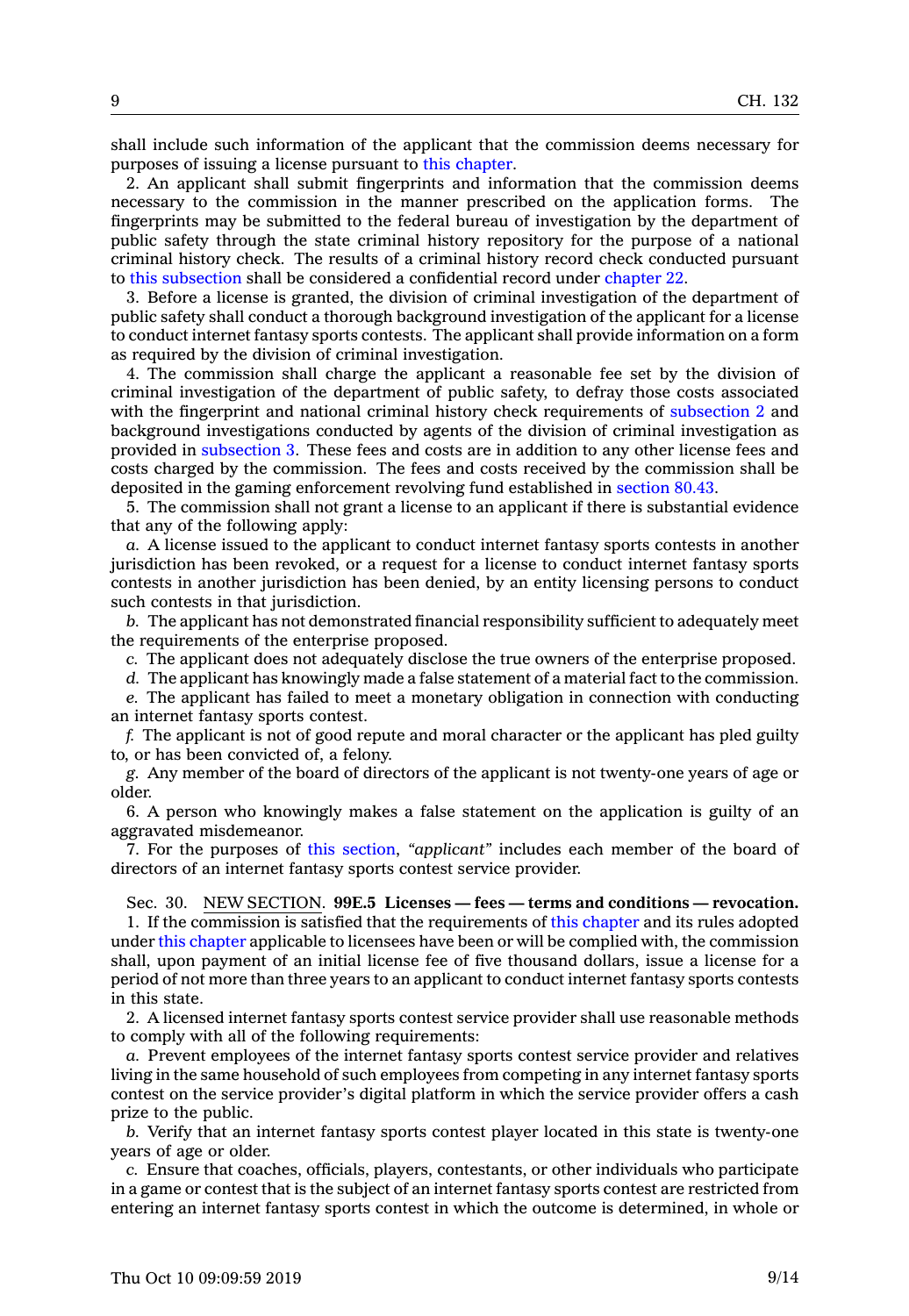in part, by the accumulated statistical results of <sup>a</sup> team of individuals in the game or contest in which they participate.

*d.* Include on the internet site or mobile application used by the licensee to conduct internet fantasy sports contests the statewide telephone number authorized by the Iowa department of public health to provide problem gambling information and extensive responsible gaming features in addition to those described in section 99F.4, [subsection](https://www.legis.iowa.gov/docs/code/2019/99F.4.pdf) 22.

*e.* Allow individuals to establish an account with an internet fantasy sports contest service provider by utilizing electronic communication.

*f.* Disclose the number of entries <sup>a</sup> single internet fantasy sports contest player may submit to each internet fantasy sports contest and take reasonable steps to prevent players from submitting more than the allowable number of entries for that internet fantasy sports contest.

*g.* Segregate internet fantasy sports contest player funds from operational funds or maintain <sup>a</sup> reserve in the form of cash, cash equivalents, an irrevocable letter of credit, payment processor reserves and receivables, <sup>a</sup> bond, or <sup>a</sup> combination thereof in the amount of the deposits in internet fantasy sports contest player accounts for the benefit and protection of internet fantasy sports contest player funds held in internet fantasy sports contest accounts by the internet fantasy sports contest service provider.

*h.* Conduct an annual audit under [section](https://www.legis.iowa.gov/docs/code/2019/99E.9.pdf) 99E.9.

*i.* Pay the tax as provided in [section](https://www.legis.iowa.gov/docs/code/2019/99E.6.pdf) 99E.6.

3. The annual license fee to conduct internet fantasy sports contests shall be one thousand dollars or, for <sup>a</sup> licensed internet fantasy sports contest service provider with total annual internet fantasy sports contest adjusted revenues for the year prior to the annual license fee renewal date of one hundred fifty thousand dollars or greater, five thousand dollars. Moneys collected by the commission from the license fees paid under this [section](https://www.legis.iowa.gov/docs/code/2019/99E.5.pdf) shall be considered repayment receipts as defined in [section](https://www.legis.iowa.gov/docs/code/2019/8.2.pdf) 8.2.

4. *a.* A licensed internet fantasy sports contest service provider shall pay <sup>a</sup> regulatory fee to the commission. The regulatory fee shall be established by the commission based on the costs of administering and enforcing this [chapter](https://www.legis.iowa.gov/docs/code/2019/99E.pdf).

*b.* A licensed internet fantasy sports contest service provider shall receive <sup>a</sup> credit for the amount of the regulatory fee paid by the provider against the taxes to be paid pursuant to [section](https://www.legis.iowa.gov/docs/code/2019/99E.6.pdf) 99E.6.

*c.* Notwithstanding [section](https://www.legis.iowa.gov/docs/code/2019/8.60.pdf) 8.60, the portion of the fee paid pursuant to paragraph *"a"* relating to the costs of the commission shall be deposited into the gaming regulatory revolving fund established in [section](https://www.legis.iowa.gov/docs/code/2019/99F.20.pdf) 99F.20.

5. Upon <sup>a</sup> violation of any of the conditions listed in [section](https://www.legis.iowa.gov/docs/code/2019/99E.4.pdf) 99E.4 or this [section](https://www.legis.iowa.gov/docs/code/2019/99E.5.pdf) by <sup>a</sup> licensee, the commission shall immediately revoke the license.

Sec. 31. NEW SECTION. **99E.6 Internet fantasy sports contest tax — rate.**

1. A tax is imposed on internet fantasy sports contest adjusted revenues received each fiscal year by an internet fantasy sports contest service provider from internet fantasy sports contests authorized under this [chapter](https://www.legis.iowa.gov/docs/code/2019/99E.pdf) at the rate of six and three-quarters percent.

2. The taxes imposed by this [section](https://www.legis.iowa.gov/docs/code/2019/99E.6.pdf) for internet fantasy sports contests authorized under this [chapter](https://www.legis.iowa.gov/docs/code/2019/99E.pdf) shall be paid by the internet fantasy sports contest service provider to the treasurer of state as determined by the commission and shall be credited as provided in section 8.57, [subsection](https://www.legis.iowa.gov/docs/code/2019/8.57.pdf) 6.

## Sec. 32. NEW SECTION. **99E.7 Internet fantasy sports contests — age restrictions.**

A person under the age of twenty-one years shall not enter an internet fantasy sports contest. A person who violates this [section](https://www.legis.iowa.gov/docs/code/2019/99E.7.pdf) with respect to entering an internet fantasy sports contest commits <sup>a</sup> scheduled violation under section 805.8C, [subsection](https://www.legis.iowa.gov/docs/code/2019/805.8C.pdf) 12.

# Sec. 33. NEW SECTION. **99E.8 Licensees — records — reports — confidentiality.**

1. An internet fantasy sports contest service provider shall keep its books and records so as to clearly show the internet fantasy sports contest adjusted revenues for each internet fantasy sports contest subject to tax in this state.

2. *a.* The licensee shall furnish to the commission reports and information as the commission may require with respect to the licensee's activities.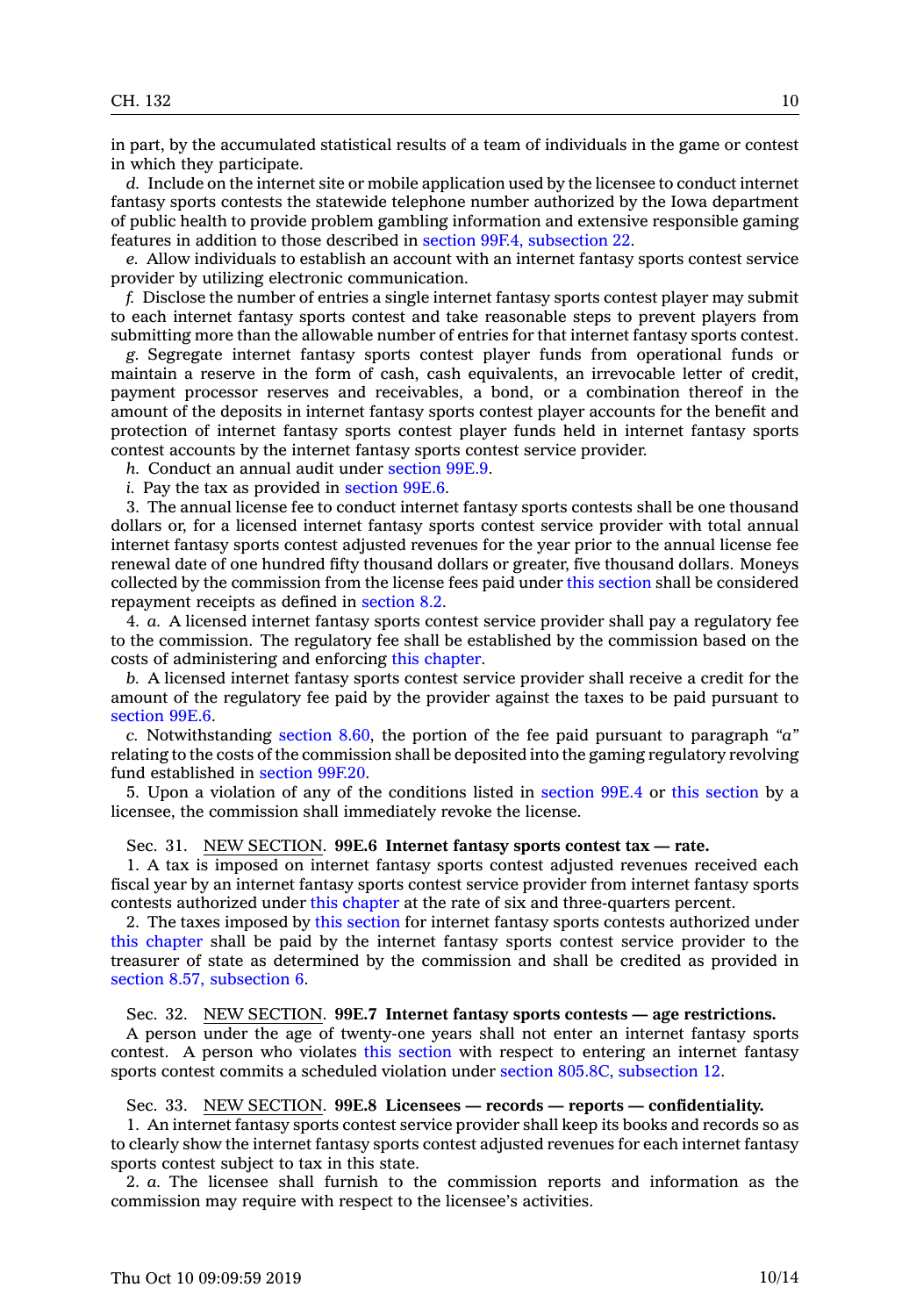*b.* A licensee shall promptly report to the commission any criminal or disciplinary proceedings commenced against the licensee or its employees in connection with the licensee conducting an internet fantasy sports contest, any abnormal contest activity or patterns that may indicate <sup>a</sup> concern about the integrity of an internet fantasy sports contest, and any other conduct with the potential to corrupt an outcome of an internet fantasy sports contest for purposes of financial gain, including but not limited to match fixing, and suspicious or illegal internet fantasy sports contest activities, including the use of funds derived from illegal activity, deposits of money to enter an internet fantasy sports contest to conceal or launder funds derived from illegal activity, use of agents to enter an internet fantasy sports contest, or use of false identification. The commission is required to share any information received pursuant to this paragraph with the division of criminal investigation, any other law enforcement entity upon request, or any regulatory agency the commission deems appropriate. The commission shall promptly report any information received pursuant to this paragraph with any sports team or sports governing body as the commission deems appropriate, but shall not share any information that would interfere with an ongoing criminal investigation.

3. Except as provided in [subsection](https://www.legis.iowa.gov/docs/code/2019/99E.8.pdf) 4, the books and records kept by <sup>a</sup> licensee as provided by this [section](https://www.legis.iowa.gov/docs/code/2019/99E.8.pdf) are public records and the examination, publication, and dissemination of the books and records are governed by the provisions of [chapter](https://www.legis.iowa.gov/docs/code/2019/22.pdf) 22.

4. The records of the commission shall be governed by the provisions of [chapter](https://www.legis.iowa.gov/docs/code/2019/22.pdf) 22, provided that, in addition to records that may be kept confidential pursuant to [section](https://www.legis.iowa.gov/docs/code/2019/22.7.pdf) 22.7, the following records provided by <sup>a</sup> licensee to the commission shall be kept confidential, unless otherwise ordered by <sup>a</sup> court, by the lawful custodian of the records, or by another person duly authorized to release such information:

- *a.* Patron and customer records.
- *b.* Security reports and network audits.
- *c.* Internal control and compliance records.
- *d.* Employee records.
- *e.* Marketing expenses.

*f.* Supplemental schedules to the certified audit, except for those books and records as described in [subsection](https://www.legis.iowa.gov/docs/code/2019/99E.8.pdf) 1 of this [section](https://www.legis.iowa.gov/docs/code/2019/99E.8.pdf), that are obtained by the commission in connection with the annual audit under [section](https://www.legis.iowa.gov/docs/code/2019/99E.9.pdf) 99E.9.

*g.* Any information specifically requested for inspection by the commission or <sup>a</sup> representative of the commission.

Sec. 34. NEW SECTION. **99E.9 Annual audit of licensee operations.**

Within one hundred eighty days after the end of the licensee's fiscal year, the licensee shall transmit to the commission an audit of the licensee's total internet fantasy sports contest operations, including an itemization of all expenses and subsidies. Each audit shall be conducted by <sup>a</sup> certified public accountant authorized to practice in the state of Iowa under [chapter](https://www.legis.iowa.gov/docs/code/2019/542.pdf) 542 who is selected by the licensee and approved by the commission.

Sec. 35. NEW SECTION. **99E.10 Civil penalty.**

A person who willfully fails to comply with the requirements of this [chapter](https://www.legis.iowa.gov/docs/code/2019/99E.pdf) and the rules adopted pursuant to [chapter](https://www.legis.iowa.gov/docs/code/2019/17A.pdf) 17A under this [chapter](https://www.legis.iowa.gov/docs/code/2019/99E.pdf) shall be liable for <sup>a</sup> civil penalty of not more than one thousand dollars for each violation, not to exceed ten thousand dollars for violations arising out of the same transaction or occurrence, which shall accrue to the state and may be recovered in <sup>a</sup> civil action.

Sec. 36. [Section](https://www.legis.iowa.gov/docs/code/2019/99F.2.pdf) 99F.2, Code 2019, is amended to read as follows:

#### **99F.2 Scope of provisions.**

This [chapter](https://www.legis.iowa.gov/docs/code/2019/99F.pdf) does not apply to the pari-mutuel system of wagering used or intended to be used in connection with the horse-race or dog-race meetings as authorized under [chapter](https://www.legis.iowa.gov/docs/code/2019/99D.pdf) [99D](https://www.legis.iowa.gov/docs/code/2019/99D.pdf), internet fantasy sports contests authorized under [chapter](https://www.legis.iowa.gov/docs/code/2019/99E.pdf) 99E, lottery or lotto games authorized under [chapter](https://www.legis.iowa.gov/docs/code/2019/99G.pdf) 99G, or bingo or games of skill or chance authorized under [chapter](https://www.legis.iowa.gov/docs/code/2019/99B.pdf) [99B](https://www.legis.iowa.gov/docs/code/2019/99B.pdf).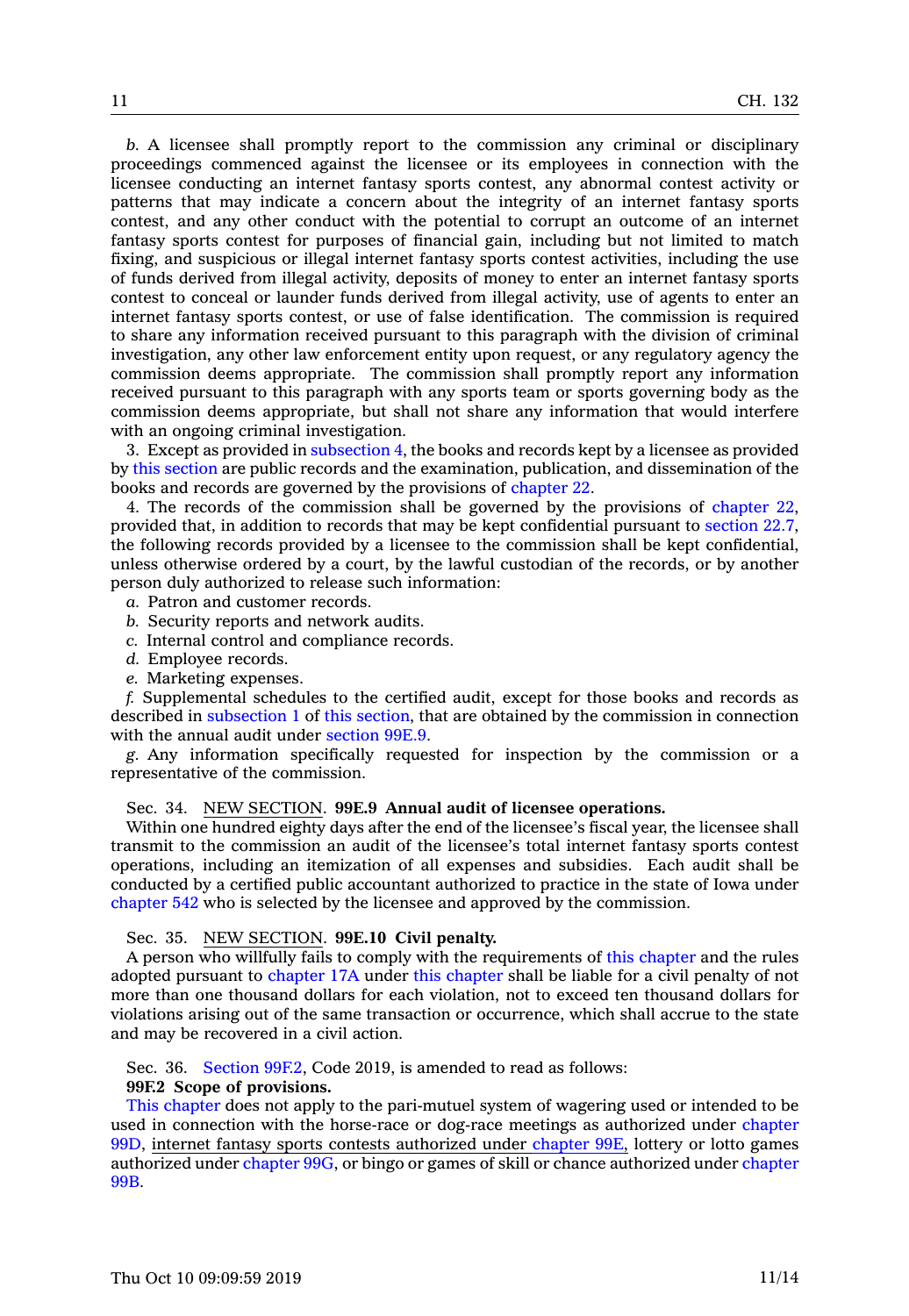Sec. 37. Section [99F.4B](https://www.legis.iowa.gov/docs/code/2019/99F.4B.pdf), Code 2019, is amended to read as follows:

## **99F.4B Rules.**

The department of inspections and appeals shall cooperate to the maximum extent possible with the division of criminal investigation in adopting rules relating to the gaming operations in this [chapter](https://www.legis.iowa.gov/docs/code/2019/99F.pdf) and chapter [chapters](https://www.legis.iowa.gov/docs/code/2019/99D.pdf) 99D and [99E](https://www.legis.iowa.gov/docs/code/2019/99E.pdf).

Sec. 38. Section 232C.4, [subsection](https://www.legis.iowa.gov/docs/code/2019/232C.4.pdf) 3, Code 2019, is amended to read as follows:

3. An emancipated minor shall remain subject to voting restrictions under [chapter](https://www.legis.iowa.gov/docs/code/2019/48A.pdf) 48A, gambling restrictions under [chapter](https://www.legis.iowa.gov/docs/code/2019/99B.pdf) 99B, [99D](https://www.legis.iowa.gov/docs/code/2019/99D.pdf), [99F](https://www.legis.iowa.gov/docs/code/2019/99F.pdf), [99G](https://www.legis.iowa.gov/docs/code/2019/99G.pdf), or [725](https://www.legis.iowa.gov/docs/code/2019/725.pdf), internet fantasy sports contest restrictions under [chapter](https://www.legis.iowa.gov/docs/code/2019/99E.pdf) 99E, alcohol restrictions under [chapter](https://www.legis.iowa.gov/docs/code/2019/123.pdf) 123, compulsory attendance requirements under [chapter](https://www.legis.iowa.gov/docs/code/2019/299.pdf) 299, and cigarette tobacco restrictions under [chapter](https://www.legis.iowa.gov/docs/code/2019/453A.pdf) [453A](https://www.legis.iowa.gov/docs/code/2019/453A.pdf).

Sec. 39. Section 714B.10, [subsection](https://www.legis.iowa.gov/docs/code/2019/714B.10.pdf) 1, Code 2019, is amended to read as follows: 1. Advertising by sponsors registered pursuant to [chapter](https://www.legis.iowa.gov/docs/code/2019/557B.pdf) 557B, licensed pursuant to [chapter](https://www.legis.iowa.gov/docs/code/2019/99B.pdf) 99B, or regulated pursuant to [chapter](https://www.legis.iowa.gov/docs/code/2019/99D.pdf) 99D, [99E](https://www.legis.iowa.gov/docs/code/2019/99E.pdf), [99F](https://www.legis.iowa.gov/docs/code/2019/99F.pdf), or [99G](https://www.legis.iowa.gov/docs/code/2019/99G.pdf).

Sec. 40. Section 725.7, [subsection](https://www.legis.iowa.gov/docs/code/2019/725.7.pdf) 1, paragraph e, Code 2019, is amended to read as follows:

*e.* Engage in bookmaking, except as permitted in [chapters](https://www.legis.iowa.gov/docs/code/2019/99E.pdf) 99E and [99F](https://www.legis.iowa.gov/docs/code/2019/99F.pdf).

Sec. 41. Section [725.13](https://www.legis.iowa.gov/docs/code/2019/725.13.pdf), Code 2019, is amended to read as follows:

# **725.13 Definition of bookmaking.**

*"Bookmaking"* means advancing gambling activity by accepting bets upon the outcome of future contingent events as <sup>a</sup> business other than as permitted in [chapters](https://www.legis.iowa.gov/docs/code/2019/99B.pdf) 99B, [99D](https://www.legis.iowa.gov/docs/code/2019/99D.pdf), [99E](https://www.legis.iowa.gov/docs/code/2019/99E.pdf), and [99F](https://www.legis.iowa.gov/docs/code/2019/99F.pdf). These events include, but are not limited to, the results of <sup>a</sup> trial or contest of skill, speed, power, or endurance of <sup>a</sup> person or beast or between persons, beasts, fowl, motor vehicles, or mechanical apparatus or upon the result of any chance, casualty, unknown, or contingent event.

Sec. 42. Section [725.15](https://www.legis.iowa.gov/docs/code/2019/725.15.pdf), Code 2019, is amended to read as follows:

## **725.15 Exceptions for legal gambling.**

Sections 725.5 [through](https://www.legis.iowa.gov/docs/code/2019/725.5.pdf) 725.10 and [725.12](https://www.legis.iowa.gov/docs/code/2019/725.12.pdf) do not apply to <sup>a</sup> game, activity, ticket, or device when lawfully possessed, used, conducted, or participated in pursuant to [chapter](https://www.legis.iowa.gov/docs/code/2019/99B.pdf) 99B, [99E](https://www.legis.iowa.gov/docs/code/2019/99E.pdf), [99F](https://www.legis.iowa.gov/docs/code/2019/99F.pdf), or [99G](https://www.legis.iowa.gov/docs/code/2019/99G.pdf).

Sec. 43. Section [805.8C](https://www.legis.iowa.gov/docs/code/2019/805.8C.pdf), Code 2019, is amended by adding the following new subsection: NEW SUBSECTION. 12. *Internet fantasy sports contest violations.* For violations of legal age for entering an internet fantasy sports contest under [section](https://www.legis.iowa.gov/docs/code/2019/99E.7.pdf) 99E.7, the scheduled fine is five hundred dollars. Failure to pay the fine by <sup>a</sup> person under the age of eighteen shall not result in the person being detained in <sup>a</sup> secure facility.

Sec. 44. EMERGENCY RULES. The state racing and gaming commission created under [section](https://www.legis.iowa.gov/docs/code/2019/99D.5.pdf) 99D.5 may adopt emergency rules under section 17A.4, [subsection](https://www.legis.iowa.gov/docs/code/2019/17A.4.pdf) 3, and [section](https://www.legis.iowa.gov/docs/code/2019/17A.5.pdf) 17A.5, [subsection](https://www.legis.iowa.gov/docs/code/2019/17A.5.pdf) 2, paragraph "b", to implement the provisions of this division of this Act and the rules shall be effective immediately upon filing unless <sup>a</sup> later date is specified in the rules but in no event earlier than July 4, 2019. Any rules adopted in accordance with this section shall also be published as <sup>a</sup> notice of intended action as provided in [section](https://www.legis.iowa.gov/docs/code/2019/17A.4.pdf) 17A.4.

Sec. 45. IMPLEMENTATION. The racing and gaming commission shall not implement this division of this Act until the later of July 4, 2019, or the date the commission has adopted rules pursuant to [chapter](https://www.legis.iowa.gov/docs/code/2019/17A.pdf) 17A providing for such implementation and such rules have become effective.

Sec. 46. EFFECTIVE DATE. This division of this Act, being deemed of immediate importance, takes effect upon enactment.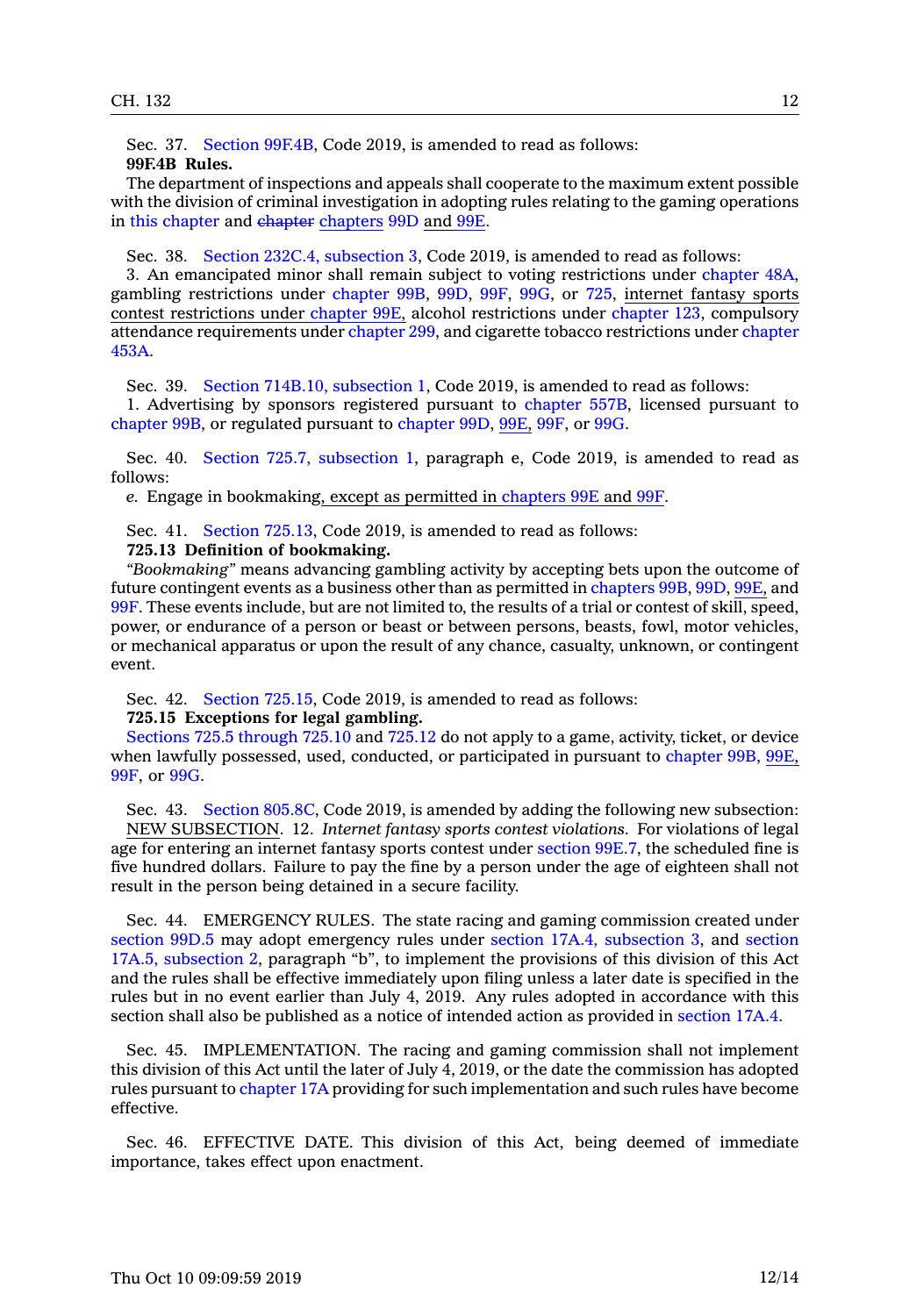## DIVISION III GAMBLING REGULATION

Sec. 47. [Section](https://www.legis.iowa.gov/docs/code/2019/8.57.pdf) 8.57, Code 2019, is amended by adding the following new subsection: NEW SUBSECTION. 6. *a.* A sports wagering receipts fund is created under the authority of the department of management. The fund shall consist of appropriations made to the fund and transfers of interest, earnings, and moneys from other funds or sources as provided by law. The sports wagering receipts fund shall be separate from the general fund of the state and the balance in the sports wagering receipts fund shall not be considered part of the balance of the general fund of the state. However, the sports wagering receipts fund shall be considered <sup>a</sup> special account for the purposes of [section](https://www.legis.iowa.gov/docs/code/2019/8.53.pdf) 8.53, relating to generally accepted accounting principles.

*b.* Moneys in the sports wagering receipts fund are not subject to [section](https://www.legis.iowa.gov/docs/code/2019/8.33.pdf) 8.33. Notwithstanding section 12C.7, [subsection](https://www.legis.iowa.gov/docs/code/2019/12C.7.pdf) 2, interest or earnings on moneys in the sports wagering receipts fund shall be credited to the fund. Moneys in the sports wagering receipts fund may be used for cash flow purposes during <sup>a</sup> fiscal year provided that any moneys so allocated are returned to the fund by the end of that fiscal year.

*c.* Moneys in the sports wagering receipts fund in <sup>a</sup> fiscal year shall be used as directed by the general assembly.

*d.* Annually, on or before January 15 of each year, <sup>a</sup> state agency that received an appropriation from the sports wagering receipts fund shall report to the legislative services agency and the department of management the status of all projects completed or in progress. The report shall include <sup>a</sup> description of the project, the progress of work completed, the total estimated cost of the project, <sup>a</sup> list of all revenue sources being used to fund the project, the amount of funds expended, the amount of funds obligated, and the date the project was completed or an estimated completion date of the project, where applicable.

*e.* Annually, on or before December 31 of each year, <sup>a</sup> recipient of moneys from the sports wagering receipts fund for any purpose shall report to the state agency to which the moneys are appropriated the status of all projects completed or in progress. The report shall include <sup>a</sup> description of the project, the progress of work completed, the total estimated cost of the project, <sup>a</sup> list of all revenue sources being used to fund the project, the amount of funds expended, the amount of funds obligated, and the date the project was completed or an estimated completion date of the project, where applicable.

Sec. 48. Section 15E.311, [subsection](https://www.legis.iowa.gov/docs/code/2019/15E.311.pdf) 3, paragraph a, Code 2019, is amended to read as follows:

*a.* At the end of each fiscal year, moneys in the fund shall be transferred into separate accounts within the fund and designated for use by each county in which no licensee authorized to conduct gambling games under [chapter](https://www.legis.iowa.gov/docs/code/2019/99F.pdf) 99F was located during that fiscal year. Moneys transferred to county accounts shall be divided equally among the counties. Moneys transferred into an account for <sup>a</sup> county shall be transferred by the department to an eligible county recipient for that county. Of the moneys transferred, an eligible county recipient shall distribute seventy-five percent of the moneys as grants to charitable organizations for charitable purposes in that county and shall retain twenty-five percent of the moneys for use in establishing <sup>a</sup> permanent endowment fund for the benefit of charitable organizations for charitable purposes. In addition, of the moneys transferred from moneys appropriated to the fund from the sports wagering receipts fund created in section 8.57, [subsection](https://www.legis.iowa.gov/docs/code/2019/8.57.pdf) 6, and distributed, eligible county recipients shall give consideration for grants, upon application, to <sup>a</sup> charitable organization that operates <sup>a</sup> racetrack facility that conducts automobile races in that county. Of the amounts distributed, eligible county recipients shall give special consideration to grants for projects that include significant vertical infrastructure components designed to enhance quality of life aspects within local communities. In addition, as <sup>a</sup> condition of receiving <sup>a</sup> grant, the governing body of <sup>a</sup> charitable organization receiving <sup>a</sup> grant shall approve all expenditures of grant moneys and shall allow <sup>a</sup> state audit of expenditures of all grant moneys.